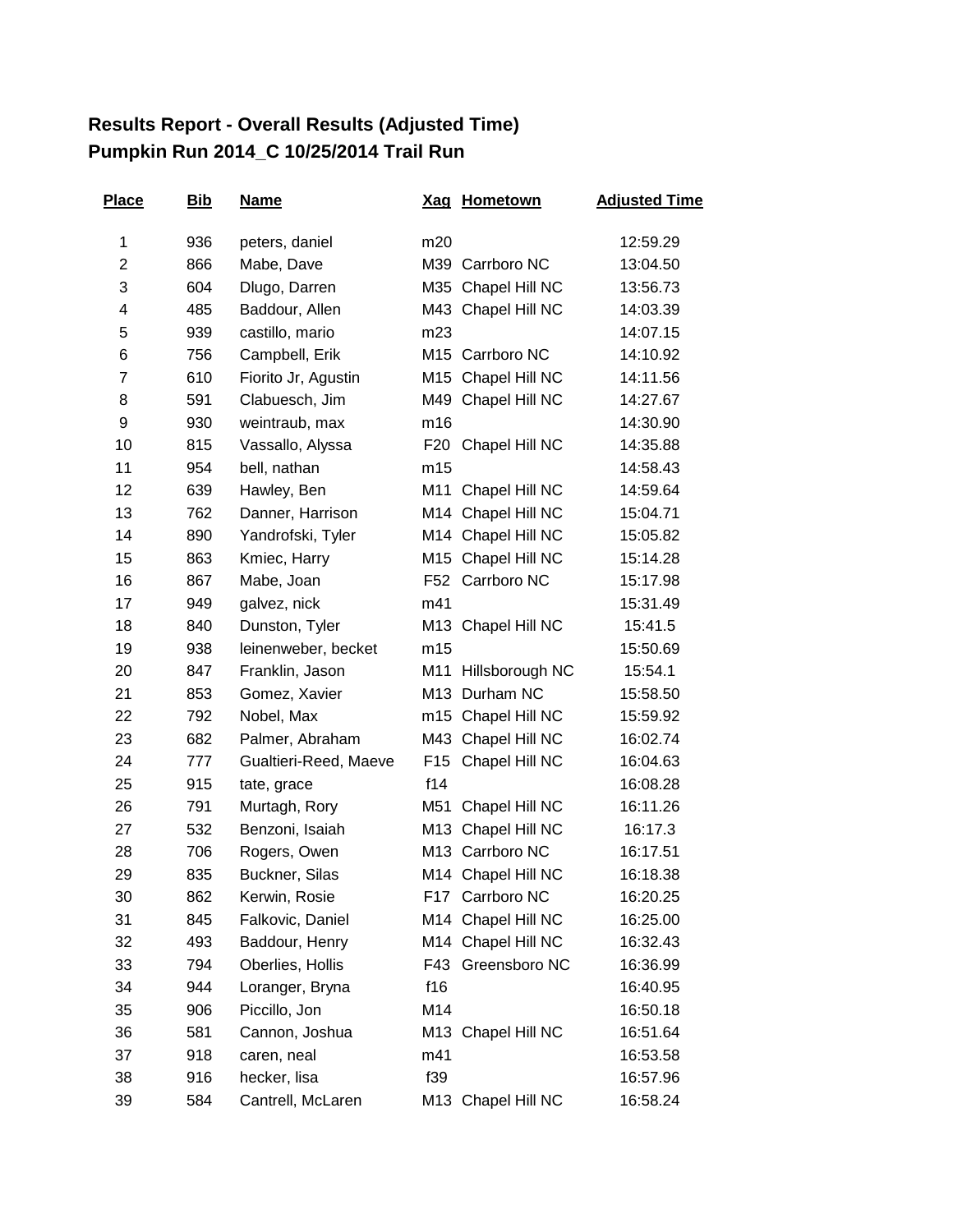| 40 | 813 | Susser, Jonathan    |                 | M25 Carrboro NC    | 16:59.85 |
|----|-----|---------------------|-----------------|--------------------|----------|
| 41 | 592 | Cohen, Lena         |                 | F14 Carrboro NC    | 17:00.13 |
| 42 | 695 | Rasmussen, Leif     |                 | M12 Chapel Hill NC | 17:01.56 |
| 43 | 620 | Gargan, Henry       | M21             | Chapel Hill NC     | 17:06.17 |
| 44 | 952 | Mcchurre, william   | m13             |                    | 17:06.53 |
| 45 | 850 | Geib, Anna          | F <sub>13</sub> | Hillsborough NC    | 17:06.93 |
| 46 | 902 | Guiffre, Steve      | M35             |                    | 17:07.37 |
| 47 | 642 | Hawley, Matthew     | M8              | Chapel Hill NC     | 17:07.87 |
| 48 | 846 | ferriter, sarah     | f15             | Chapel Hill NC     | 17:07.88 |
| 49 | 613 | Foster, Eden        |                 | M10 Durham NC      | 17:16.07 |
| 50 | 892 | Shofer, Sharon      | F45             |                    | 17:16.11 |
| 51 | 843 | Easthom, James      |                 | m50 Chapel Hill NC | 17:19.14 |
| 52 | 502 | Baddour, Jack       |                 | M12 Chapel Hill NC | 17:27.51 |
| 53 | 937 | mcshane, sarah      | f20             |                    | 17:28.43 |
| 54 | 767 | emmons, alex        | M10             | Chapel Hill NC     | 17:37.07 |
| 55 | 692 | Price, Daniel       | M11             | Chapel Hill NC     | 17:37.37 |
| 56 | 834 | Bolon, Roxane       | F <sub>13</sub> | Chapel Hill NC     | 17:43.73 |
| 57 | 780 | Hoerger, Tom        | M55             | Chapel Hill NC     | 17:44.97 |
| 58 | 676 | McCrae, Isaiah      |                 | M14 Durham NC      | 17:56.96 |
| 59 | 903 | Buchman, Ross       | M15             |                    | 18:05.65 |
| 60 | 904 | Mascion, Charlie    | M14             |                    | 18:06.72 |
| 61 | 670 | Lockhart, Stephen   |                 | M52 Chapel Hill NC | 18:14.90 |
| 62 | 727 | Towers, Rachael     | F34             | Chapel Hill NC     | 18:18.22 |
| 63 | 586 | Caperton, Emily     | F31             | Hillsborough NC    | 18:18.27 |
| 64 | 842 | Easthom, Haley      | F <sub>16</sub> | Chapel Hill NC     | 18:26.51 |
| 65 | 535 | berge, christopher  | M41             | Hillsborough NC    | 18:39.17 |
| 66 | 748 | Adler, Julian       |                 | M13 Chapel Hill NC | 18:47.69 |
| 67 | 612 | Fitzgerald, Zachary | M14             | Durham NC          | 18:48.40 |
| 68 | 705 | Rogers, Amy         | F <sub>9</sub>  | Carrboro NC        | 18:48.89 |
| 69 | 858 | Hickerson, Michelle | F45             | Chapel Hill NC     | 18:53.00 |
| 70 | 868 | mabe, lizzie        |                 | F13 Carrboro NC    | 18:57.12 |
| 71 | 738 | Weeks, Gillie       | F14             | Carrboro NC        | 18:57.34 |
| 72 | 731 | VanHook, Michael    | M7              | Chapel Hill NC     | 19:05.29 |
| 73 | 761 | Daniel, Katie       | F <sub>21</sub> | Chapel Hill NC     | 19:05.42 |
| 74 | 659 | Kunkel, Emma        | F <sub>15</sub> | Chapel Hill NC     | 19:08.34 |
| 75 | 839 | Dekaney, Kyle       |                 | M13 Pittsboro NC   | 19:14.49 |
| 76 | 648 | Hunt Jr., Ralph     |                 | M50 Durham NC      | 19:15.78 |
| 77 | 600 | Davidsson, Atli     |                 | M12 Chapel Hill NC | 19:22.51 |
| 78 | 887 | Strauss, Niko       | M11             | Chapel Hill NC     | 19:23.13 |
| 79 | 479 | Anderson, Alec      | M11             | Chapel Hill NC     | 19:23.19 |
| 80 | 913 | Parker, Griffin     | M11             |                    | 19:24.08 |
| 81 | 877 | Rodriguez, Nancy    | F31             | Chapel Hill NC     | 19:25.56 |
| 82 | 917 | buck, rachel        | f12             |                    | 19:26.96 |
| 83 | 909 | Adams, Jackson      | M10             |                    | 19:27.56 |
|    |     |                     |                 |                    |          |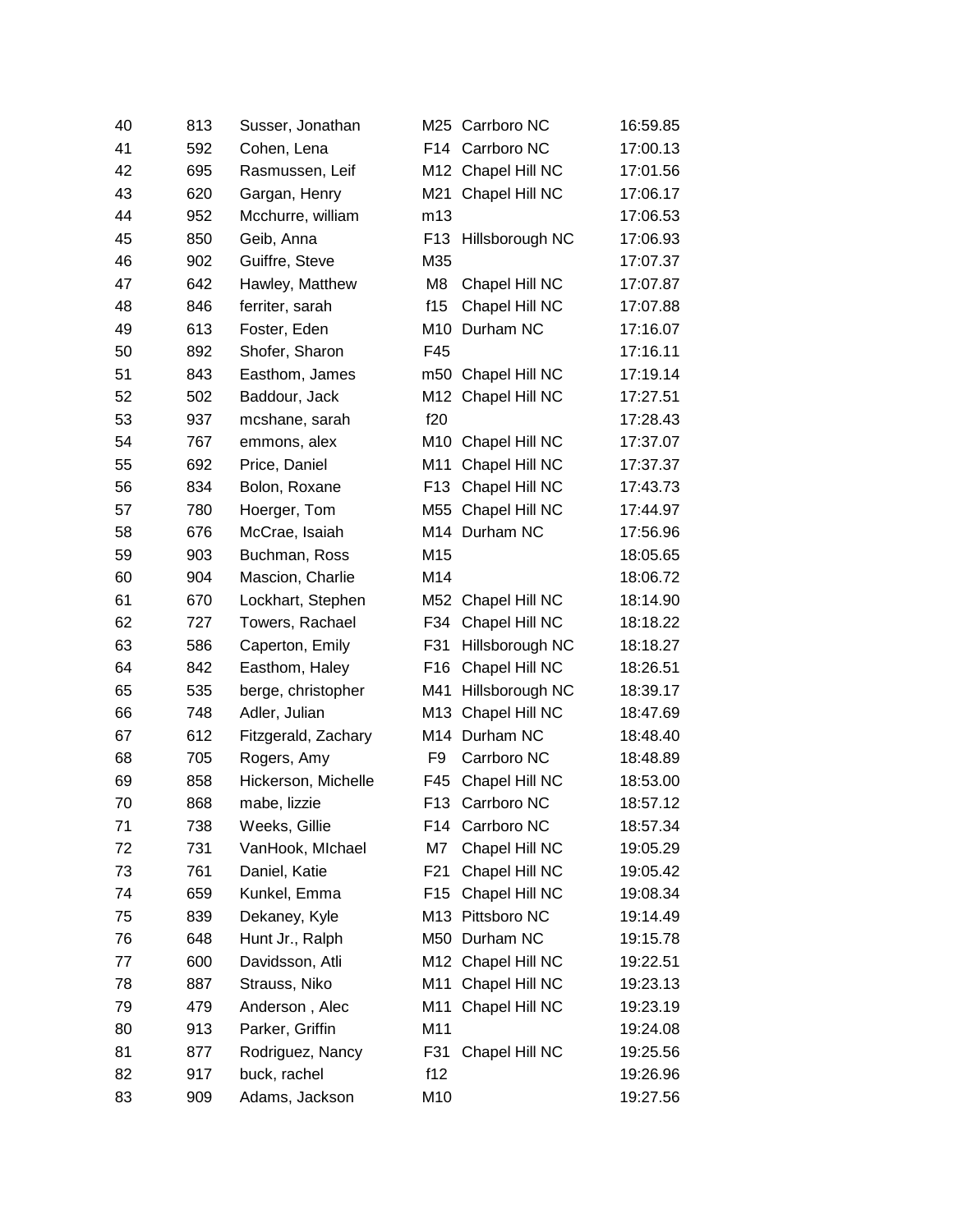| 84  | 605 | Eischen, Ellen                     | F34             | Carrboro NC            | 19:27.69 |
|-----|-----|------------------------------------|-----------------|------------------------|----------|
| 85  | 848 | Franklin, Kate                     | F14             | Hillsborough NC        | 19:30.72 |
| 86  | 907 | Jooste, Sarah                      | F <sub>11</sub> |                        | 19:30.84 |
| 87  | 608 | Feldt, Matthew                     | M46             | Chapel Hill NC         | 19:38.10 |
| 88  | 841 | Easthom, Emily                     | F <sub>15</sub> | Chapel Hill NC         | 19:40.3  |
| 89  | 484 | Anderson, Kevin                    | M50             | Chapel Hill NC         | 19:43.02 |
| 90  | 763 | Danner, Jeff                       | M48             | Chapel Hill NC         | 19:48.64 |
| 91  | 606 | Feldt, Ethan                       | M11             | Chapel Hill NC         | 19:49.59 |
| 92  | 694 | Rasmussen, lan                     | M <sub>9</sub>  | Chapel Hill NC         | 19:50.01 |
| 93  | 896 | Butner, Kaely                      | F <sub>15</sub> |                        | 19:51.56 |
| 94  | 923 | jacobs, diane                      | f56             |                        | 19:52.90 |
| 95  | 598 | Cunningham, Caroline               | F11             | Chapel Hill NC         | 19:54.27 |
| 96  | 859 | Hickerson, Natalie                 | F14             | Chapel Hill NC         | 19:57.11 |
| 97  | 750 | Arias, Ava                         | F <sub>8</sub>  | Pittsboro NC           | 20:01.39 |
| 98  | 751 | Arias, Elizabeth                   | F40             | Pittsboro NC           | 20:02.34 |
| 99  | 614 | Fowler, Natalie                    | F44             | Chapel Hill NC         | 20:03.17 |
| 100 | 618 | Gannon, Kelly                      | F12             | Chapel Hill NC         | 20:04.14 |
| 101 | 664 | Lee, Cal                           | M41             | Chapel Hill NC         | 20:10.20 |
| 102 | 740 | White, David                       | M13             | Durham NC              | 20:10.63 |
| 103 | 665 | Lee, Emerson                       | M8              | Chapel Hill NC         | 20:10.67 |
| 104 | 697 | Rayaroth Kunnummal, Ak M29 Cary NC |                 |                        | 20:10.83 |
| 105 | 667 | LeMoine, Coleman                   |                 | M13 Chapel Hill NC     | 20:13.67 |
| 106 | 825 | Zengerle, Asa                      | M7              | Chapel Hill NC         | 20:14.00 |
| 107 | 827 | Zengerle, Jason                    | M41             | Chapel Hill NC         | 20:14.14 |
| 108 | 615 | Francis, Alexa                     | F9              | Durham NC              | 20:17.57 |
| 109 | 672 | Ludington, Nathan                  | M9              | Carrboro NC            | 20:21.20 |
| 110 | 772 | Francis, Tracy                     | M51             | Durham NC              | 20:24.39 |
| 111 | 928 | mcnamarra, katy                    | f16             |                        | 20:25.17 |
| 112 | 549 | Bergmann, Lisa                     | F <sub>23</sub> | <b>Walnut Creek CA</b> | 20:27.50 |
| 113 | 698 | Reynolds, Zach                     |                 | M23 Bend OR            | 20:28.74 |
| 114 | 886 | Strauss, Asher                     | M7              | Chapel Hill NC         | 20:30.24 |
| 115 | 876 | Rana, Joe                          | M50             | Chapel Hill NC         | 20:33.82 |
| 116 | 885 | Stevens, Ellie                     | F12             | Chapel Hill NC         | 20:34.83 |
| 117 | 735 | Waivers, Patrick                   |                 | M24 Raleigh NC         | 20:35.32 |
| 118 | 603 | Desormeau, Julie                   | F45             |                        | 20:37.60 |
| 119 | 788 | Monnett, Emily                     | F20             | Chapel Hill NC         | 20:42.47 |
| 120 | 601 | Davidsson, Steini                  |                 | M16 Chapel Hill NC     | 20:42.81 |
| 121 | 884 | Smelick, Gillian                   | F28             | <b>DURHAM NC</b>       | 20:44.00 |
| 122 | 889 | Trogden, Kathryn                   | F26             | Carrboro NC            | 20:47.34 |
| 123 | 951 | Mcclennan, Rob                     | m49             |                        | 20:48.90 |
| 124 | 800 | Platts-Mills, Ian                  | M7              | Chapel Hill NC         | 20:55.39 |
| 125 | 893 | Mead, Travis                       | M32             |                        | 20:56.14 |
| 126 | 830 | Beasley, Tristen                   |                 | M10 Durham NC          | 20:56.80 |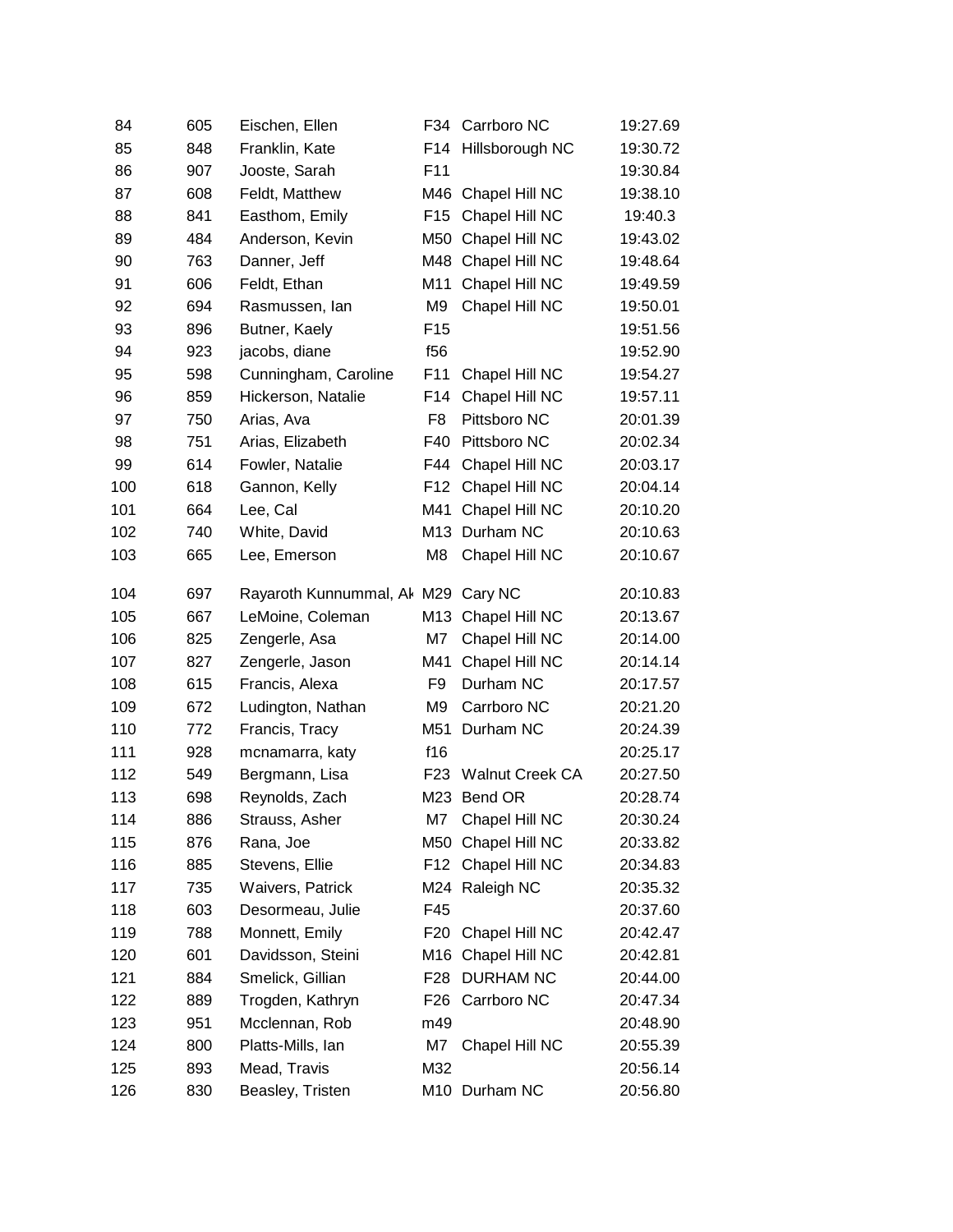| 127 | 726 | Strong, Amy                  | F46             | Chapel Hill NC     | 21:05.77 |
|-----|-----|------------------------------|-----------------|--------------------|----------|
| 128 | 696 | Rasmussen, Silas             | M7              | Chapel Hill NC     | 21:11.74 |
| 129 | 597 | Cotton, Michael              | M12             | Chapel Hill NC     | 21:12.74 |
| 130 | 910 | Britton, Tom                 | M43             |                    | 21:13.71 |
| 131 | 589 | Charles, Tristan             | M31             | <b>Efland NC</b>   | 21:16.87 |
| 132 | 588 | Charles, Harley              | F30             | <b>Efland NC</b>   | 21:17.04 |
| 133 | 779 | Hawkins, C.                  |                 | M36 Carrboro NC    | 21:17.99 |
| 134 | 829 | Balakrishnan, Sathish Ku M27 |                 | Morrisville NC     | 21:25.83 |
| 135 | 844 | Easthom, Laurin              | F50             | Chapel Hill NC     | 21:36.26 |
| 136 | 857 | harris, william              |                 | m38 Pittsboro NC   | 21:36.33 |
| 137 | 737 | Weeks, Cyndy                 | F <sub>50</sub> | Carrboro NC        | 21:42.64 |
| 138 | 739 | Weeks, Kevin                 | M50             | Carrboro NC        | 21:43.36 |
| 139 | 837 | Crawford, Gavin              | M7              | Chapel Hill NC     | 21:45.22 |
| 140 | 811 | Spadavecchio, Max            | M12             | Chapel Hill NC     | 21:55.66 |
| 141 | 760 | Cowell, Rebekah              | F34             | Chapel Hill NC     | 21:56.97 |
| 142 | 765 | Demas, Trey                  | M10             | Chapel Hill NC     | 21:57.93 |
| 143 | 764 | Demas, Leigh-ann             | F37             | Chapel Hill NC     | 21:59.98 |
| 144 | 945 | Smar, tricia                 | f28             |                    | 22:04.27 |
| 145 | 722 | Stephens, Rebecca            | F28             | Carrboro NC        | 22:05.72 |
| 146 | 693 | Quinn, leo                   | M11             | Chapel Hill NC     | 22:07.39 |
| 147 | 645 | Hirsch, Jana                 | F <sub>26</sub> | Carrboro NC        | 22:13.02 |
| 148 | 651 | Johnson, David               |                 | M55 Cary NC        | 22:16.26 |
| 149 | 924 | hulbert, phoebe              | f12             |                    | 22:19.92 |
| 150 | 643 | Hede, Karyn                  | F <sub>50</sub> | Chapel Hill NC     | 22:24.35 |
| 151 | 538 | berge, patricia              | F40             | Hillsborough NC    | 22:24.99 |
| 152 | 747 | Adler, Jack                  | M <sub>8</sub>  | Chapel Hill NC     | 22:25.92 |
| 153 | 752 | Arias, Liliana               | F11             | Pittsboro NC       | 22:29.55 |
| 154 | 746 | Adler, Daniel                | M47             | Chapel Hill NC     | 22:30.56 |
| 155 | 795 | Oberlies, Jessica            | F11             | Greensboro NC      | 22:34.57 |
| 156 | 686 | Pedersen, Kurt               | M49             | Chapel Hill NC     | 22:35.07 |
| 157 | 699 | Rich, Eloise                 | F10             | Chapel Hill NC     | 22:36.72 |
| 158 | 836 | Cain, Hope                   | F <sub>24</sub> | <b>DURHAM NC</b>   | 22:37.17 |
| 159 | 470 | Abbey, Sadie                 | F11             | Chapel Hill NC     | 22:45.35 |
| 160 | 464 | abbey, laurie                | F46             | Chapel Hill NC     | 22:46.50 |
| 161 | 743 | wiss, sophie                 | F9              | Carrboro NC        | 22:51.56 |
| 162 | 742 | wiss, frederick              | M56             | Carrboro NC        | 22:59.68 |
| 163 | 687 | Pleicones, Veronica          | F46             | Moncure NC         | 22:59.80 |
| 164 | 622 | Gaudet, James                | M11             | Carrboro NC        | 23:01.14 |
| 165 | 935 | bolen, nate                  | m17             |                    | 23:01.92 |
| 166 | 595 | Cole, Melody                 | F11             | Carrboro NC        | 23:02.28 |
| 167 | 596 | Cole, Stephen                |                 | M43 Carrboro NC    | 23:02.36 |
| 168 | 582 | Cantrell, Baxter             | M11             | Chapel Hill NC     | 23:02.91 |
| 169 | 628 | Green, Linda                 |                 | F44 Chapel Hill NC | 23:03.14 |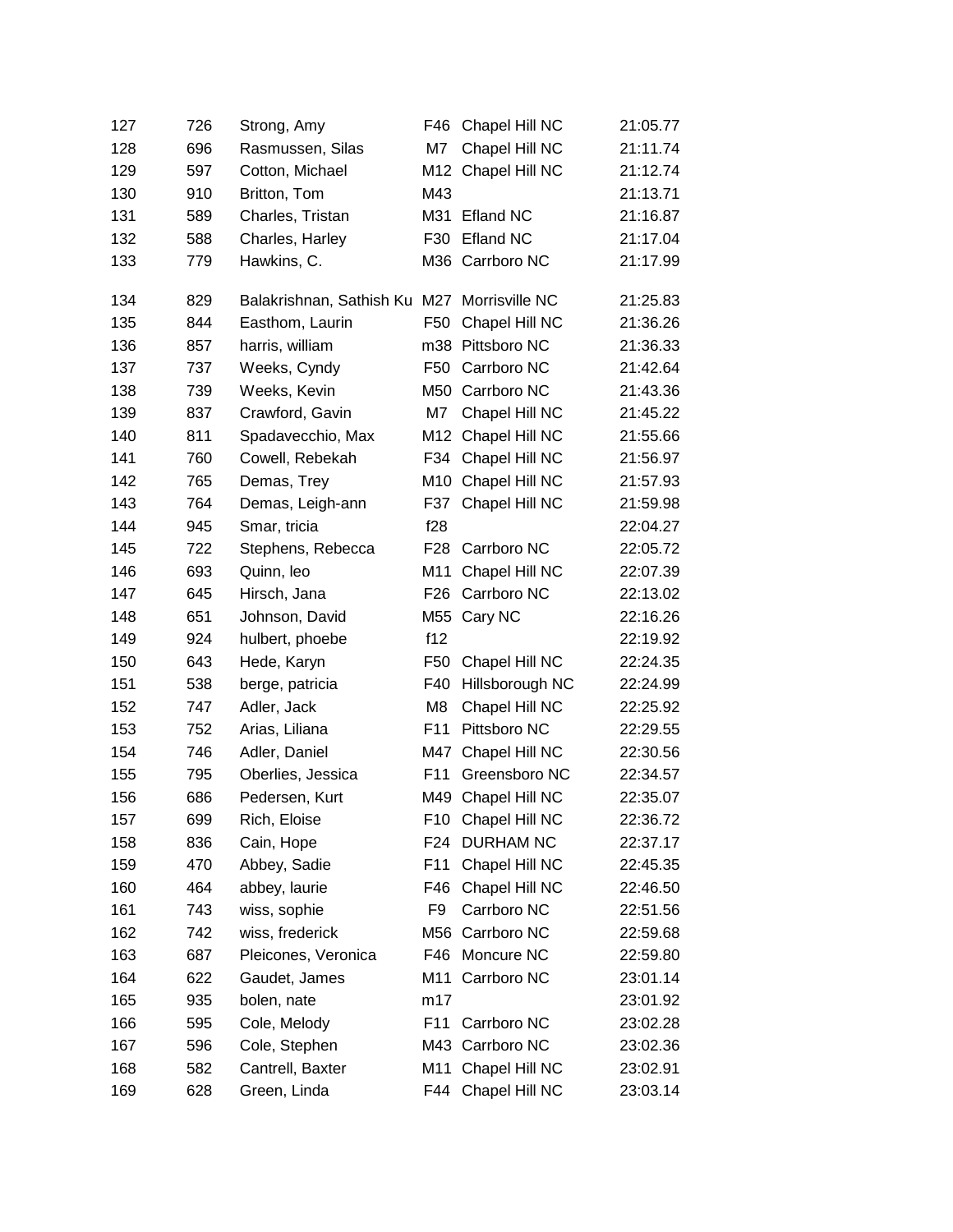| 170 | 833 | Bergmann, Leo                          | M10             | Chapel Hill NC     | 23:04.23 |
|-----|-----|----------------------------------------|-----------------|--------------------|----------|
| 171 | 832 | Bergmann, Aaron                        | M42             | Chapel Hill NC     | 23:04.98 |
| 172 | 851 | Geib, Kristi                           | F43             | Hillsborough NC    | 23:05.16 |
| 173 | 784 | Lim, Li Moey                           | F38             | Durham NC          | 23:05.17 |
| 174 | 690 | Poteat, John                           | M50             | Chapel Hill NC     | 23:07.52 |
| 175 | 666 | Lee, Sophia                            | F11             | Chapel Hill NC     | 23:09.03 |
| 176 | 629 | Green, Patrick                         | M27             | Durham NC          | 23:10.19 |
| 177 | 583 | Cantrell, Liane                        | F44             | Chapel Hill NC     | 23:10.34 |
| 178 | 803 | Platz, Josie                           | F8              | Chapel Hill NC     | 23:14.63 |
| 179 | 654 | Kleinman, Dawn                         | F49             | Carrboro NC        | 23:17.31 |
| 180 | 755 | Bradford, Gina                         | F40             | Chapel Hill NC     | 23:26.71 |
| 181 | 753 | Baker, Kathleen                        | F39             | Chapel Hill NC     | 23:29.54 |
| 182 | 691 | Poteat, Olivia                         | F <sub>10</sub> | Chapel Hill NC     | 23:29.87 |
| 183 | 880 | Saussy, Caroline                       | F8              | Chapel Hill NC     | 23:31.99 |
| 184 | 482 | Anderson, Hope                         | F14             | Chapel Hill NC     | 23:33.29 |
| 185 | 704 | Robinson, Patricia                     | F <sub>26</sub> | Durham NC          | 23:41.57 |
| 186 | 771 | Fosdal, Victoria                       | F <sub>26</sub> | Chapel Hill NC     | 23:41.94 |
| 187 | 922 | kokas, katalina                        | f11             |                    | 23:42.65 |
| 188 | 689 | Pontious, Emily                        | F32             | Hillsborough NC    | 23:49.07 |
| 189 | 729 | van Duin, Cynthia                      | F41             | Chapel Hill NC     | 23:52.20 |
| 190 | 730 | van Duin, Sophie                       | F11             | Chapel Hill NC     | 23:52.38 |
| 191 | 818 | Wiltshire, Jonah                       | M <sub>9</sub>  | Chapel Hill NC     | 23:55.90 |
| 192 | 814 | Tarantino, Lisa                        | F47             | Chapel Hill NC     | 23:56.65 |
| 193 | 901 | Guiffre, Jennifer                      | F32             |                    | 24:01.81 |
| 194 | 864 | Krusch, Stephanie                      | F <sub>22</sub> | Morrisville NC     | 24:07.27 |
| 195 | 758 | Chiesa, George                         | M61             | Chapel Hill NC     | 24:09.44 |
| 196 | 798 | Perrin, Daniel                         | M <sub>9</sub>  | Chapel Hill NC     | 24:17.04 |
| 197 | 736 | Walk, Eliana                           | F <sub>12</sub> | Chapel Hill NC     | 24:26.19 |
| 198 | 950 | gevert, janine                         | f49             |                    | 24:31.40 |
| 199 | 900 | Brooks, Laura                          | F51             |                    | 24:34.36 |
| 200 | 423 | abbey, jeff                            |                 | M52 Chapel Hill NC | 24:48.90 |
| 201 | 469 | abbey, maxwell                         | M9              | Chapel Hill NC     | 24:49.02 |
| 202 | 476 | abbey, talia                           | F4              | Chapel Hill NC     | 24:50.16 |
| 203 | 465 | abbey, lucy                            | F7              | Chapel Hill NC     | 24:50.79 |
| 204 | 926 | hulbert, mark                          | m58             |                    | 24:54.84 |
| 205 | 831 | Benton, Laura                          | F31             | Chapel Hill NC     | 25:00.29 |
| 206 | 891 | Schumacher, Rachel                     | F <sub>21</sub> |                    | 25:06.81 |
| 207 | 732 | VanHook, Sofia                         | F9              | Chapel Hill NC     | 25:10.18 |
| 208 | 872 | Peak, Emmett                           | M7              | Carrboro NC        | 25:10.88 |
| 209 | 769 | Ennis, Richard                         | M13             | Durham NC          | 25:28.81 |
| 210 | 888 | Sundararaj, Saravana Ra M32 Raleigh NC |                 |                    | 25:29.38 |
| 211 | 641 | Hawley, Dawna                          | F44             | Chapel Hill NC     | 25:31.90 |
| 212 | 640 | Hawley, Charlotte                      | F <sub>5</sub>  | Chapel Hill NC     | 25:32.16 |
| 213 | 708 | Schultz, Pamela                        | F44             | Chapel Hill NC     | 25:43.02 |
|     |     |                                        |                 |                    |          |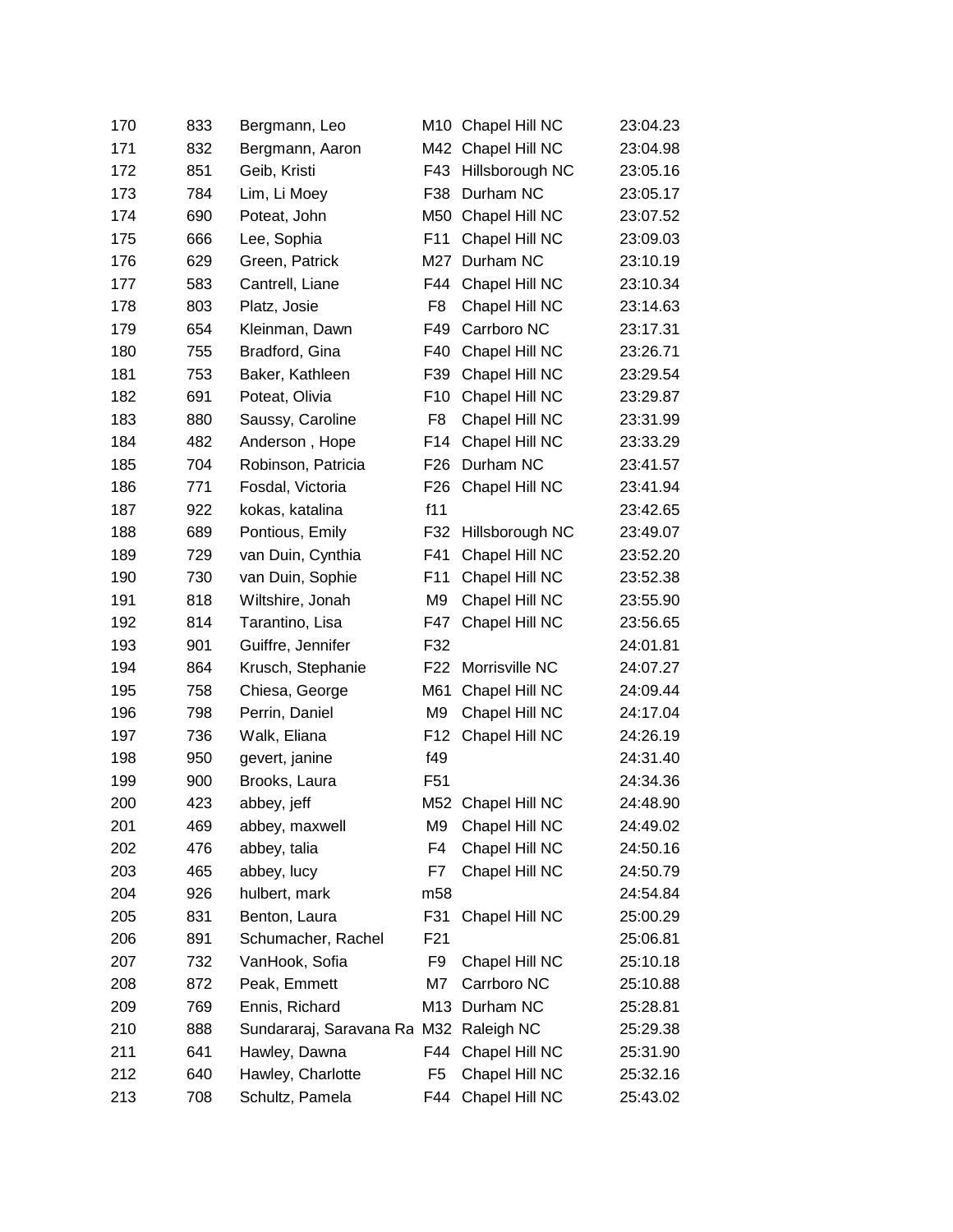| 214 | 874 | Polish, Jackson        | M8              | Chapel Hill NC     | 25:53.16 |
|-----|-----|------------------------|-----------------|--------------------|----------|
| 215 | 852 | Gisladottir, Johanna   | f52             | Chapel Hill NC     | 25:55.54 |
| 216 | 796 | Oberlies, Nicholas     | M44             | Greensboro NC      | 26:03.01 |
| 217 | 793 | Oberlies, Declan       | M <sub>8</sub>  | Greensboro NC      | 26:04.21 |
| 218 | 921 | pedrosa, luisa         | f36             |                    | 26:06.66 |
| 219 | 555 | Bradley, Paloma        | F6              | Carrboro NC        | 26:06.90 |
| 220 | 599 | Davidsdottir, Vala     | F14             | Chapel Hill NC     | 26:07.45 |
| 221 | 871 | Nobel, Eva             | F <sub>13</sub> | Chapel Hill NC     | 26:09.38 |
| 222 | 838 | Crawford, Miles        | M <sub>5</sub>  | Chapel Hill NC     | 26:18.16 |
| 223 | 685 | Peak, Kelly            | F41             | Carrboro NC        | 26:24.79 |
| 224 | 673 | Ludington, Sarah       | F50             | Carrboro NC        | 26:24.85 |
| 225 | 879 | Rotenberry, Mark       | M55             | Chapel Hill NC     | 26:28.50 |
| 226 | 882 | Saussy, Lianne         | F <sub>10</sub> | Chapel Hill NC     | 26:28.74 |
| 227 | 619 | gannon, peter          | M47             | Chapel Hill NC     | 26:31.25 |
| 228 | 953 | chamurro, ceci         | f46             |                    | 26:52.89 |
| 229 | 927 | hulbert, stella        | f9              |                    | 26:53.61 |
| 230 | 881 | Saussy, David          | M56             | Chapel Hill NC     | 26:57.34 |
| 231 | 908 | Adams, Avery           | F7              |                    | 27:04.85 |
| 232 | 669 | Lockhart, Jennifer     | F52             | Chapel Hill NC     | 27:05.54 |
| 233 | 550 | Bevin, Charlotte       | F9              | Chapel Hill NC     | 27:11.91 |
| 234 | 655 | Klett, Eliot           | M <sub>8</sub>  | Chapel Hill NC     | 27:12.66 |
| 235 | 551 | Bevin, Chris           | M49             | Chapel Hill NC     | 27:12.86 |
| 236 | 656 | Klett, Nicole          | F41             | Chapel Hill NC     | 27:12.89 |
| 237 | 623 | Gaudet, Walter         | M45             | Carrboro NC        | 27:28.90 |
| 238 | 621 | Gaudet, Ava            | F7              | Carrboro NC        | 27:30.40 |
| 239 | 925 | tomlinson, merideth    | f45             |                    | 27:32.05 |
| 240 | 668 | Liston, Cynthia        | F47             | Chapel Hill NC     | 27:41.52 |
| 241 | 810 | Spadavecchio, Gina     | F45             | Chapel Hill NC     | 27:43.61 |
| 242 | 785 | McMiller, Yvette       | f50             | Durham NC          | 27:47.65 |
| 243 | 929 | weintraub, jory        | m49             |                    | 27:50.29 |
| 244 | 630 | Gualtieri-Reed, Declan |                 | M12 Chapel Hill NC | 28:03.22 |
| 245 | 631 | Gualtieri-Reed, Tom    |                 | M46 Chapel Hill NC | 28:05.07 |
| 246 | 312 | abbey, greta           | F14             | Chapel Hill NC     | 28:14.41 |
| 247 | 824 | Zedek, Lauren          | F34             | Chapel Hill NC     | 28:21.16 |
| 248 | 821 | Zedek, Caleb           | M6              | Chapel Hill NC     | 28:22.48 |
| 249 | 594 | Cole, Levi             | M7              | Carrboro NC        | 28:23.17 |
| 250 | 593 | Cole, Jennifer         | F42             | Carrboro NC        | 28:25.76 |
| 251 | 602 | Demas, Megan           | F35             | Durham NC          | 28:26.88 |
| 252 | 797 | Perrin, Andrew         |                 | M43 Chapel Hill NC | 28:27.25 |
| 253 | 899 | Charney, Elisabeth     | F11             |                    | 28:32.18 |
| 254 | 617 | Freundlich, Gary       |                 | M50 Pittsboro NC   | 28:32.81 |
| 255 | 781 | Jones, Ewan            | M10             | Chapel Hill NC     | 28:42.73 |
| 256 | 773 | Freeman, Shelby        | F11             | Chapel Hill NC     | 28:45.70 |
| 257 | 774 | Freeman, Katherine     | F7              |                    | 28:45.79 |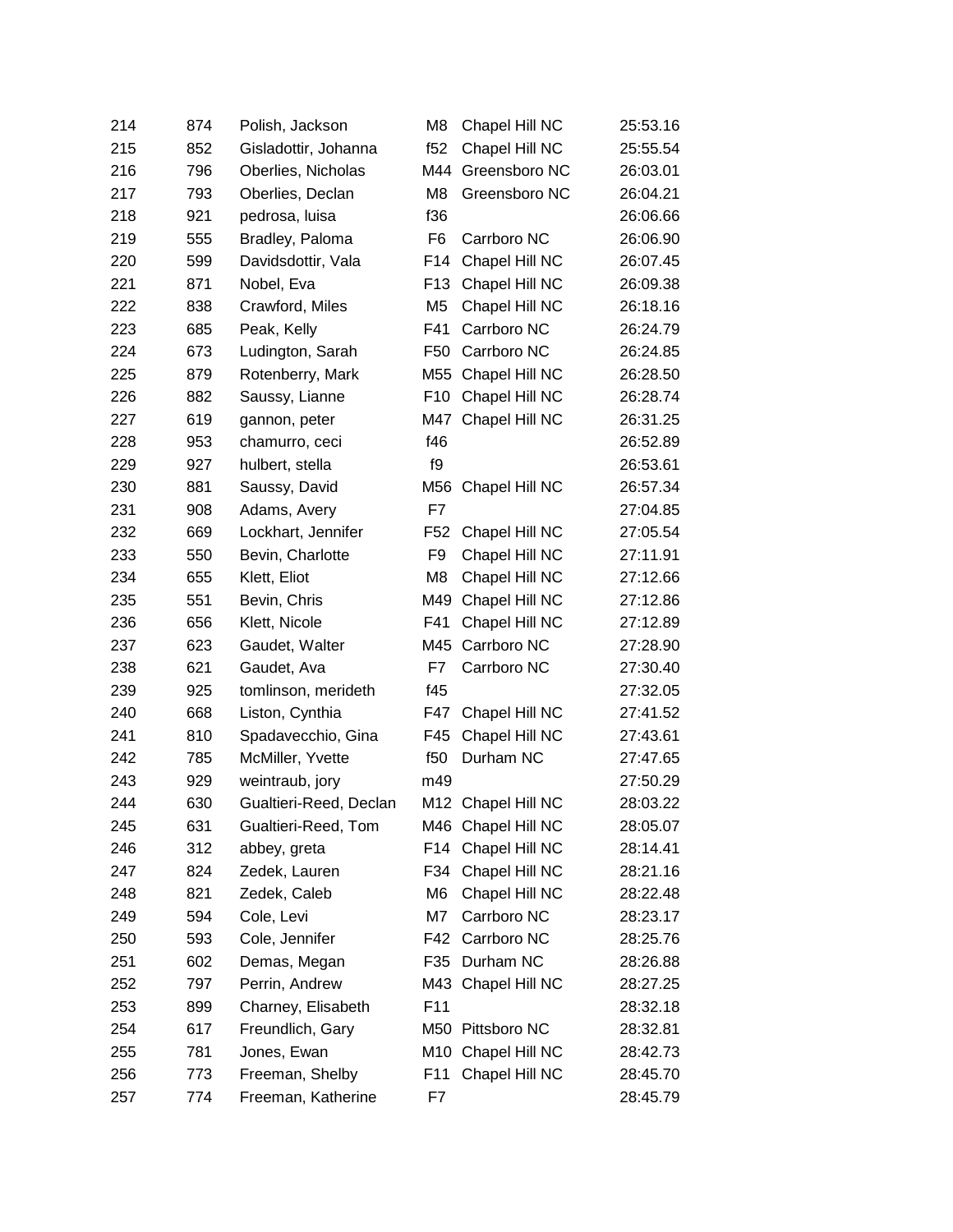| 258 | 775 | Gest, Kathleen       | F51             | Chapel Hill NC  | 28:46.86 |
|-----|-----|----------------------|-----------------|-----------------|----------|
| 259 | 587 | Caress, Lula         | F <sub>8</sub>  | Chapel Hill NC  | 29:06.60 |
| 260 | 703 | Richard, Rebecca     | F39             | Chapel Hill NC  | 29:08.13 |
| 261 | 702 | Richard, Mia         | F <sub>8</sub>  | Chapel Hill NC  | 29:08.38 |
| 262 | 701 | Richard, Christopher | M40             | Chapel Hill NC  | 29:08.41 |
| 263 | 700 | Richard, Chloe       | F9              | Chapel Hill NC  | 29:12.68 |
| 264 | 897 | Charney, Ava         | F7              |                 | 29:15.36 |
| 265 | 898 | Charney, Amy         | F46             |                 | 29:15.88 |
| 266 | 714 | Sperlazza, Jet       | F <sub>26</sub> | Chapel Hill NC  | 29:22.92 |
| 267 | 627 | Greelish, Grace      | F <sub>55</sub> | Gainesville VA  | 29:23.16 |
| 268 | 804 | Reynolds, Cecilia    | F7              | Chapel Hill NC  | 29:28.54 |
| 269 | 644 | Hess, Amie           | F42             | Chapel Hill NC  | 29:33.03 |
| 270 | 754 | Banks, Natalie       | F40             | Durham NC       | 29:56.17 |
| 271 | 723 | Stephens, Sarah      | F <sub>9</sub>  | Chapel Hill NC  | 29:58.22 |
| 272 | 721 | Stephens, Anne       | F44             | Chapel Hill NC  | 29:59.77 |
| 273 | 895 | Butner, Haleigh      | F <sub>8</sub>  |                 | 30:00.94 |
| 274 | 534 | Benzoni, Nathan      | M16             | Chapel Hill NC  | 30:05.60 |
| 275 | 518 | Benzoni, Francisco   | M48             | Chapel Hill NC  | 30:12.75 |
| 276 | 819 | Wiltshire, Renick    | M11             | Chapel Hill NC  | 30:38.58 |
| 277 | 820 | Wiltshire, Tim       | M59             | Chapel Hill NC  | 30:39.19 |
| 278 | 873 | Polish, Dillon       | M <sub>6</sub>  | Chapel Hill NC  | 30:41.65 |
| 279 | 875 | Polish, Jeffrey      | M43             | Chapel Hill NC  | 30:42.45 |
| 280 | 718 | Steiner, Eleanor     | F <sub>11</sub> | Chapel Hill NC  | 30:45.94 |
| 281 | 717 | Steiner, Anne        | F41             | Chapel Hill NC  | 30:46.66 |
| 282 | 720 | Steiner, Michael     | M43             | Chapel Hill NC  | 31:17.41 |
| 283 | 719 | Steiner, Lauren      | F7              | Chapel Hill NC  | 31:17.65 |
| 284 | 647 | Hunt, Anita          | F49             | Durham NC       | 31:18.97 |
| 285 | 786 | Mindich, Lillian     | F38             | Chapel Hill NC  | 31:23.51 |
| 286 | 782 | Kaplan, Benjamin     | M7              | Chapel Hill NC  | 31:24.42 |
| 287 | 911 | Garrett, Jackson     | M <sub>8</sub>  |                 | 31:43.14 |
| 288 | 870 | Murphy, Sue          | F50             | Chapel Hill NC  | 31:49.43 |
| 289 | 745 | Zolotor, Molly       | F10             | Carrboro NC     | 31:50.91 |
| 290 | 744 | Zolotor, Adam        |                 | M43 Carrboro NC | 31:51.27 |
| 291 | 934 | offield, rich        | m39             |                 | 31:51.41 |
| 292 | 681 | OFFIELD, CANDACE     | F36             | Durham NC       | 31:51.94 |
| 293 | 912 | Britton, Laura       | F38             |                 | 32:00.65 |
| 294 | 823 | Zedek, Dan           | M35             | Chapel Hill NC  | 32:09.42 |
| 295 | 822 | Zedek, Caroline      | F9              | Chapel Hill NC  | 32:11.64 |
| 296 | 826 | Zengerle, Georgia    | F4              | Chapel Hill NC  | 32:12.21 |
| 297 | 770 | Farel, Claire        | F39             | Chapel Hill NC  | 32:13.41 |
| 298 | 801 | Platts-Mills, Leah   | F4              | Chapel Hill NC  | 32:14.15 |
| 299 | 878 | Rotenberry, Erik     | M15             | Chapel Hill NC  | 32:30.03 |
| 300 | 805 | Reynolds, Tess       | F <sub>5</sub>  | Chapel Hill NC  | 32:45.31 |
| 301 | 607 | Feldt, Logan         | F9              | Chapel Hill NC  | 32:45.68 |